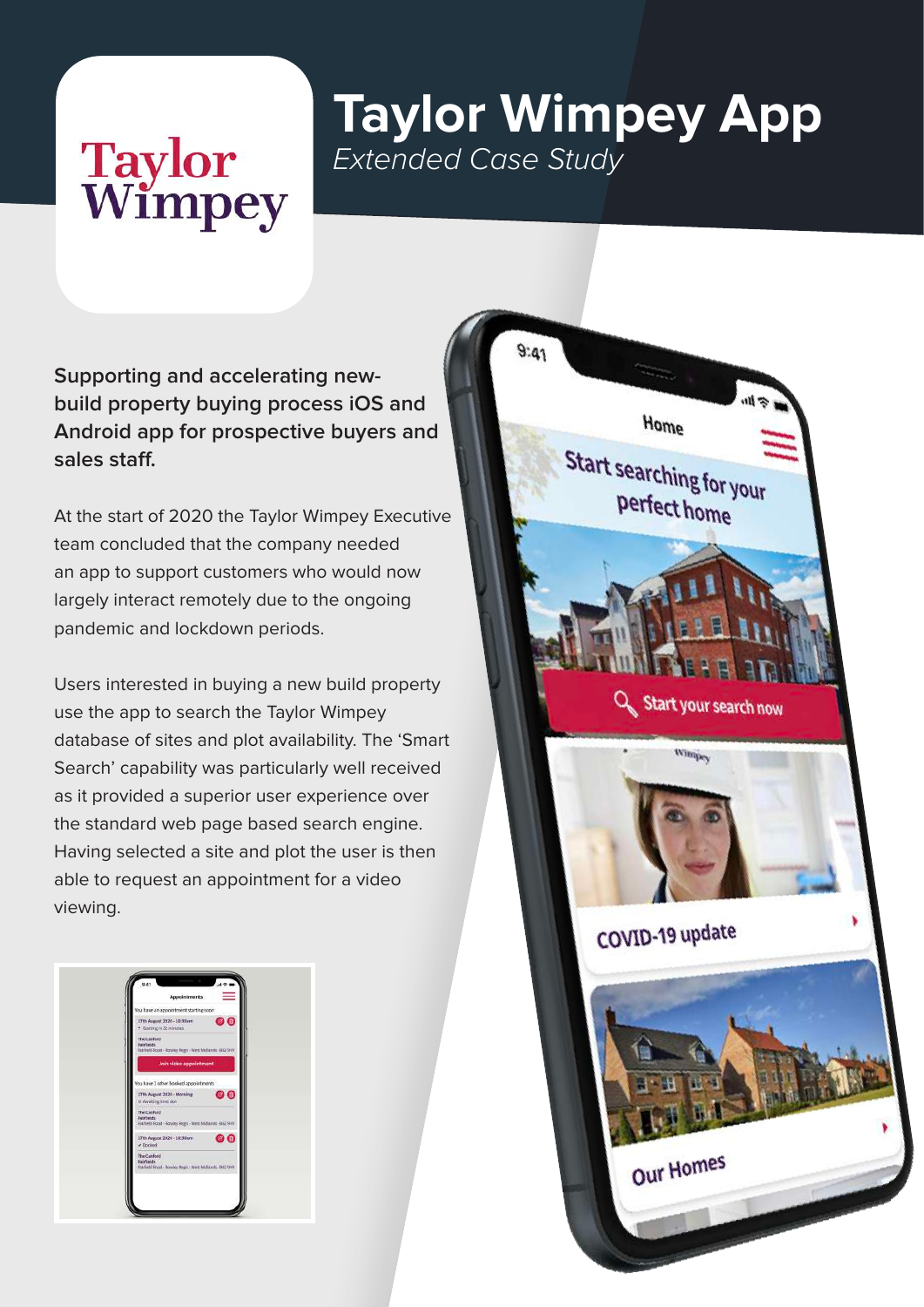

Sites List

Fairfields

**Fairfield**<br>Rowley Regis

8.9 miles

airfields<br>Rowley Regis<br>E199,950 - E374,950

Catesby View

15.7 miles

Catesby View

23 results

236 available homes

132 available homes

ur Location

miles



Taylor Wimpey sales staff log into the app using their standard IT Active Directory credentials. Once logged in they receive notifications when new viewing requests are made and are able review requests and respond to prospective buyers with a time and date for an appointment. The buyer receives a notification that their viewing request has been scheduled, and the app continues to provide timely notifications in advance of the video call.

The original brief assumed that video viewings would be managed using an external browserbased video conference system however an Exploding Phone proposal that the video call was also delivered via the app was accepted, thus providing a streamlined experience to both the customer and sales staff. Key technical deliverables included ensuring the smooth interconnection of video between apps running on iOS and Android which was achieved using WebRTC.

| O Your Location<br>-72<br>1199,950 - 1214,950 | <b>TELESCOPE</b><br><b>The Canford</b><br>2bidroom midterace | 1. Fairfields<br>8.9miles<br>2. Catesby View<br>15.6miles | 3. Maple Coppice<br>22.8miles | Find a show home |  |
|-----------------------------------------------|--------------------------------------------------------------|-----------------------------------------------------------|-------------------------------|------------------|--|
|                                               |                                                              |                                                           |                               |                  |  |
|                                               |                                                              |                                                           |                               |                  |  |
|                                               |                                                              |                                                           |                               |                  |  |
|                                               |                                                              |                                                           |                               |                  |  |

| 9(43)                                   |      |   |                  |                        |     | 49 <sub>h</sub> |  |
|-----------------------------------------|------|---|------------------|------------------------|-----|-----------------|--|
|                                         |      |   |                  | Appointment requests   |     |                 |  |
|                                         |      |   |                  | August 6th - 12th 2020 |     |                 |  |
| M                                       | т.   | w | ۳                | r.                     | s.  | s               |  |
| $\overline{H}$                          | 1200 | π | ٠                | 10.7                   | EC. | 12              |  |
| ¥.                                      |      |   |                  | August 9th - Morning   |     |                 |  |
| 8:30am - 9:00am                         |      |   |                  |                        |     |                 |  |
| I booking                               |      |   |                  |                        |     |                 |  |
| 9:00am - 9:45am<br><b>No bookings</b>   |      |   |                  |                        |     |                 |  |
|                                         |      |   | <b>Book here</b> |                        |     |                 |  |
| 10:00am - 10:45am                       |      |   |                  |                        |     |                 |  |
| 2 bookings                              |      |   |                  |                        |     |                 |  |
| 10-45am - 12:00am<br><b>No Bookings</b> |      |   |                  |                        |     |                 |  |
|                                         |      |   | <b>Book here</b> |                        |     |                 |  |